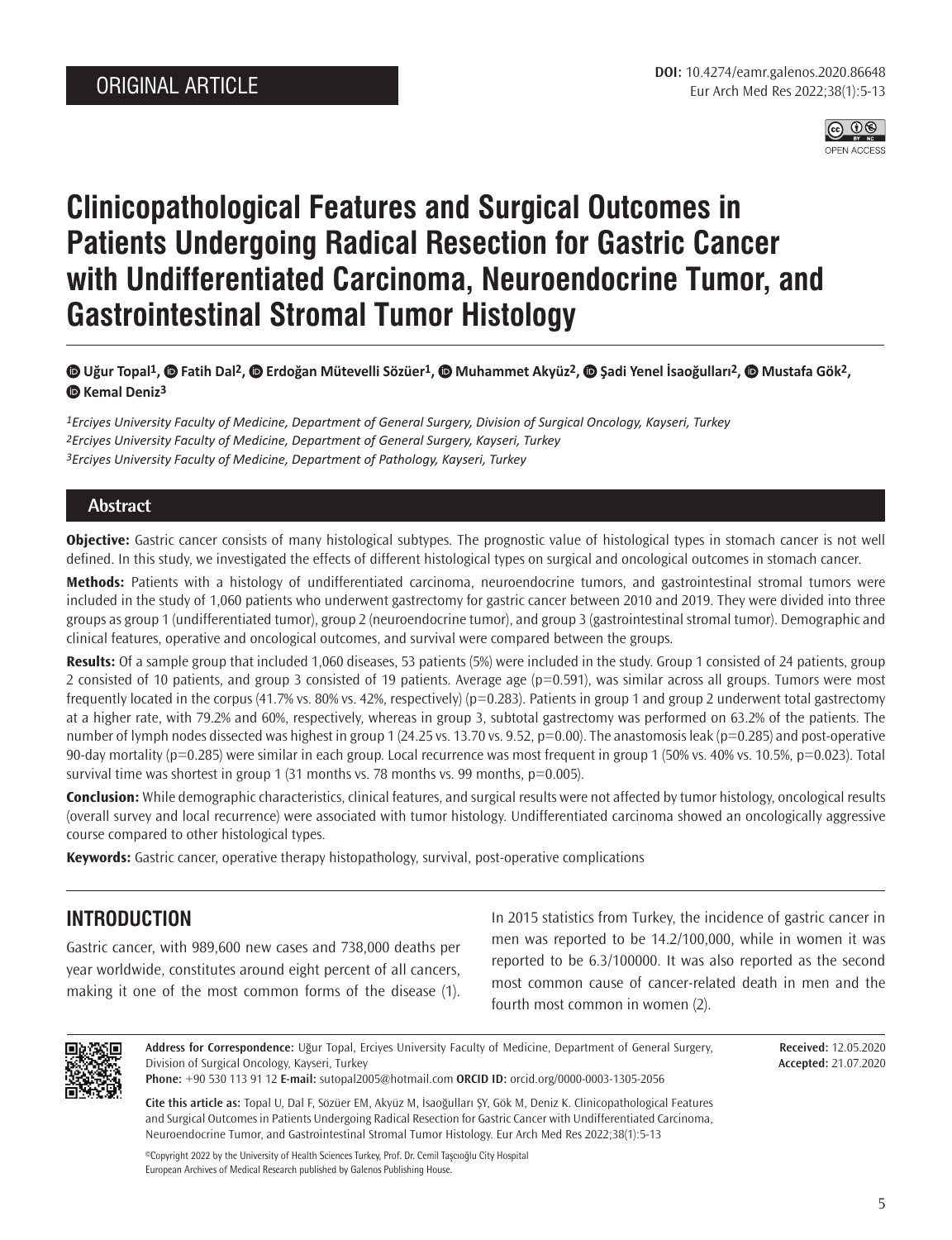There are various histopathological classification systems for the diagnosis of stomach cancer. The most detailed classification system is the histopathological classification system made by the World Health Organization (WHO) in 2010 and updated in 2019. Unlike other systems, the WHO classification includes all other types of low-frequency gastric tumors other than gastric adenocarcinoma (3,4).

Undifferentiated gastric carcinoma is a rare neoplasm that does not show any differentiation from adenocarcinoma or squamous cell carcinoma (5). Various immunohistochemical stains are needed to exclude any differentiation. It should be distinguished from other neoplasms. As it is rare, the clinical behavior of undifferentiated gastric carcinoma has not been fully characterized yet, but it is thought to exhibit poor prognostic properties (6). Undifferentiated carcinoma is included in WHO classifications 4 and 5, but details are not offered (2,3).

Gastric neuroendocrine tumors are commonly referred to as carcinoids. They are tumors that arise from neuroendocrine cells within the enterochromaffin-like cells of the gastric mucosa (7).

Gastrointestinal stromal tumors are the most common mesenchymal tumors of the gastrointestinal tract and develop from interstitial Cajal cells in the intestinal wall (8).

Many variables on the outcome and prognosis of surgical treatment in stomach cancer have been discussed in the literature. It was determined that results were affected depending on numerous variables, such as tumor stage, tumor differentiation, applied surgical approach, hospital volume, surgeon volume, patient-related factors, age, immune status, and nutritional status (9-13).

Many studies have investigated the relationship between histopathological features and patient characteristics, diseasespecific criteria, and overall outcomes in gastric cancer (14-16). In the literature, however, there are limited comparative studies were limited on how surgical results will be affected, and how the different histological types will affect oncological results due to different tumor histology.

In this study, we discussed the surgical results and prognoses of undifferentiated carcinoma, neuroendocrine carcinoma, and stromal tumor, in our clinic. These are the less common histological types of gastric cancer, according to the literature.

### **METHODS**

#### **Materials/Patients and Methods**

After the approval of the Ethics Committee of Erciyes University Faculty of Medicine dated 10.06.2020 and numbered 2020/270 fifty-three patients, out of the 1,060 patients who underwent curative surgery in our clinic between 2010 and 2019, who were diagnosed with undifferentiated carcinomas, neuroendocrine tumors, and gastrointestinal stromal tumors were included in the study. Mix tumors accompanied by this histological type, other histological subtypes, and patients undergoing palliative surgery were excluded from the study. The study was conducted in accordance with the ethical rules based on the principles of the Declaration of Helsinki.

Patient files, electronic records, pathology reports, surgery reports, anesthesia follow-up forms, and nurse observation forms were examined, and a common database was created prospectively. Patients were analyzed retrospectively using this database. The population registration system was used for survival analysis.

Patients were divided into three groups: Group 1 (undifferentiated tumor), group 2 (neuroendocrine tumor) and group 3 (gastrointestinal stromal tumor). The demographic and clinical features of the patients, body mass index (BMI), American Society of Anesthesiologists (ASA) score, blood parameters during hospitalization, tumor marker levels, tumor localizations, surgical procedure applied, additional organ resection, intraoperative complication status, duration of surgery, total number of lymph nodes dissected, number of metastatic lymph nodes, tumor size, presence of post-operative complications, anastomosis leak, oral-food onset time, hospital stay duration, post-operative 90 day mortality, 90-day unplanned hospital re-admission, 90-day reoperation, local recurrence and systemic metastasis in the follow-up, and mean survival times were compared.

In all patients, distant metastases were scanned by thorax and abdominal computed tomography, and the diagnosis of malignancy was made because of pathological examination of the part taken by endoscopic biopsy. Histological subtypes were classified using WHO classifications (Figure 1-3) (3,4,17).

Standard D2 lymph node dissection was performed in patients with undifferentiated carcinoma. The extent of lymph node dissection was determined according to the degree of neuroendocrine tumors. In stromal tumors, lymph node dissection was performed when lymph node positivity was shown. The patients were operated on using conventional techniques. Total gastrectomy, subtotal gastrectomy, and wedge resection were performed using the previously recognized and accepted techniques. The location and size of the tumor were effective in choosing the type of resection.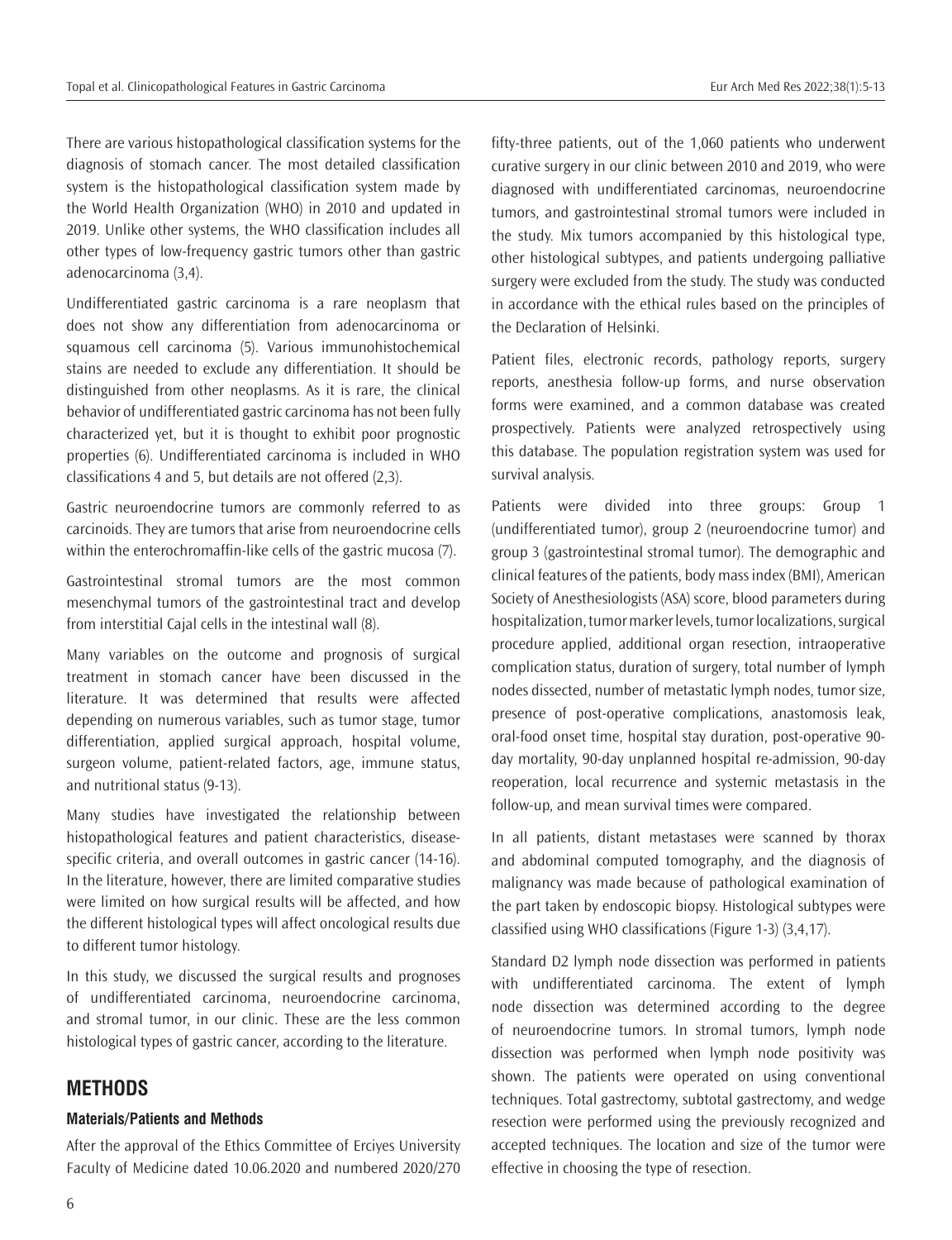

**Figure 1.** Undifferentiated carcinoma H&E, X100 carcinoma cell infiltration with a high degree of atypia H&E: Hematoxylin and eosin



**Figure 2.** Neuroendocrine tumor H&E, X40 neuroendocrine tumor of the stomach, consisting of uniform cells within the mucosa H&E: Hematoxylin and eosin

Anastomosis leak was defined as a disruption in the integrity of anastomosis, documented by a combination of clinical, radiological, and operative tools. Wound infection was defined as a superficial or deep incisional surgical-site infection occurring in the surgical wound, according to the definition of the centers for disease control (18).

Surgical quality was evaluated with markers post-operative 90 day mortality such as 90-day re-admission and re-operation. Unplanned hospitalization within the first 90 days after discharge was considered an unplanned re-admission. We considered unplanned re-operation as a surgical procedure under general, spinal, or epidural anesthesia within 90 days of



**Figure 3.** Gastrointestinal stromal tumor H&E, X40 stomach gastro intestinal stromal tumor showing proliferation of spindle cells H&E: Hematoxylin and eosin

the index operative procedure, for any reason other than followup procedures based on pathology results.

Oncological results were evaluated with parameters such as overall survival systematic metastasis and local recurrence.

The discharge criteria were similar in both groups, including meal tolerance without nausea or vomiting, adequate analgesia and pain control, and independent mobilization.

Total blood count was measured by an automated hematology analyzer

Roche Hitachi Cobas® 8000 Roche Diagnostics, Indianapolis, IN, USA.

Since the study was retrospective, patient consent could not be obtained.

#### **Statistical Analysis**

The Statistical Package for the Social Sciences 23.0 program was used for the statistical analysis of data. Categorical measurements were summarized as numbers and percentages, while continuous measurements were summarized as mean and standard deviation (median and minimum-maximum, where necessary). Pearson's chi-square test statistics were used to compare categorical variables. The Shapiro-Wilk test was used to determine whether the parameters in the study showed a normal distribution. In comparing the continuous measurements between the groups, the distributions were checked and One-Way ANOVA was used for the parameters with normal distribution, and the Kruskal-Wallis test was used for parameters without normal distribution. Post-hoc analysis was used to determine the differences between the groups. Kaplan-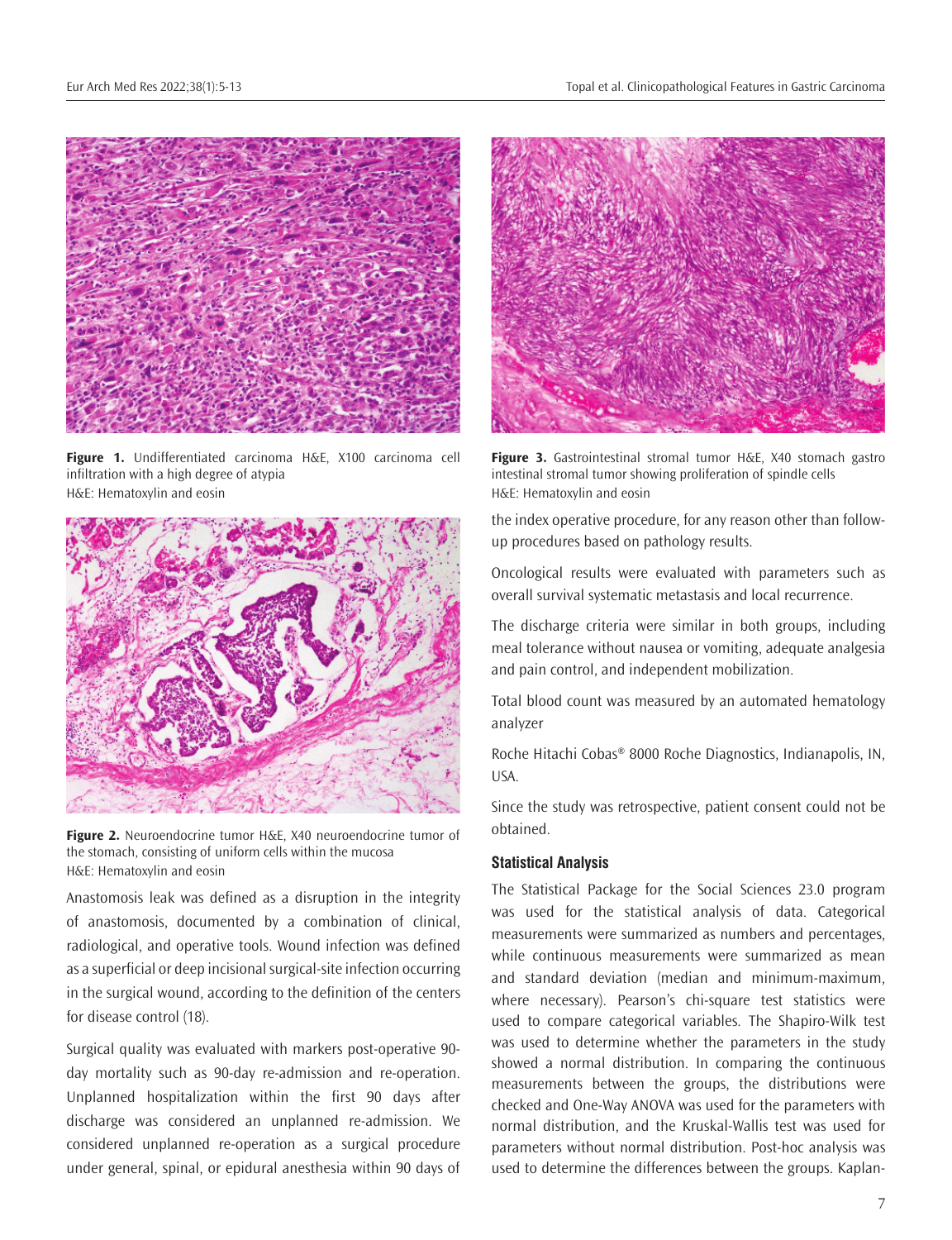Meier analysis and log rank tests were used in survival analyses. Statistical significance level was taken as 0.05 in all tests.

# **RESULTS**

Fifty-three patients (5%) from the 1,060 diseases were included in the study. Mean age of the patients ( $p=0.591$ ), BMI ( $p=0.723$ ), and ASA scores ( $p=0.559$ ) were similar in the groups. Tumors were most frequently located in the corpus (41.7% vs. 80% vs. 42%, p=0.283). Demographic and clinical features were similar when the groups were compared in pairs. Demographic data of the patients are shown in Table 1.

There was no significant difference between the groups in terms of white blood cell counts ( $p=0.355$ ), neutrophil counts  $(p=0.445)$ , lymphocyte counts  $(p=0.491)$ , or albumin level (p=0.112) parameters. Hemoglobin levels (12.90 vs. 12.84 vs. 10.84, p=0.018), carcinoembryonic antigen (CEA) levels (2.53 vs. 2.51 vs. 1.41) and CA 19.9 levels (44.90 vs. 8.92 vs. 10.2) (p=0.001) were significantly different between the groups. The laboratory parameters of the patients are shown in Table 2.

Patients in groups 1 and 2 underwent total gastrectomy at a higher rate, with 79.2% and 60%, respectively, whereas in group 3, subtotal gastrectomy was performed on 63.2% of the patients. All groups (p=0.002) exhibited differences in terms of operation type. There was no statistical difference in terms of operation duration (215 min vs. 216 min vs. 208 min,  $p=0.0448$ ). Additional organ resection was similar between the groups and was frequently performed (20.8% vs. 30% vs. 31.6%, p=0.701). No patient had intraoperative complications. The number of lymph nodes dissected was high in group 1 (24.25 vs. 13.70 vs. 9.52,

 $p=0.00$ ). Between the groups it was seen as group 1-2 ( $p=0.001$ ) and group 1-3 (p=0.000). The number of metastatic lymph nodes was highest in group 1 (11.50 vs. 70 vs. 0.36, p=0.000). Between the groups it was seen as group  $1-2$  ( $p=0.002$ ) and group  $1-3$  $(p=0.000)$ . Average tumor size was highest in group 3 (5.57 cm) vs. 4.26 cm vs 7.39 cm, p=0.048). Groups 3-1 (p=0.050) exhibited this difference. These results are displayed in Table 3.

The onset of oral intake was latest in group 1 (5.04 days vs. 4.60 days vs. 4.15 days,  $p=0.043$  (group 1-3,  $p=0.033$ ). Anastomosis leak was seen only in two patients in group 1. Post-operative 90-day mortality was seen only in two patients in group 1. Ninety-day re-admission rates were similar (12.5% vs. 20% vs. 5.3%, p=0.478). In the post-operative period, one patient in group 1 underwent surgical intervention due to intra-abdominal hemorrhage. Local recurrence was more common in group 1 during follow-up (50% vs. 40% vs. 10.5%, p=0.0023) (group 1-3, p=0.007). Systemic metastasis was most common in group 2, with the most common location being the liver (40%), and peritoneal carcinomatosis was most common in group 1 (20.8%) (group 1-2  $p=0.006$ , group 2-3  $p=0.040$ ). In the evaluation of current clinical status, the number of patients who died was highest in group 1 (79.2% vs. 20% vs. 21.2%, p=0.00). Between the groups, the relationships were seen to be group  $1-2$  ( $p=0.002$ ) and group 1-3 (p=0.00). This is shown in Table 4. Five-year overall survival was found as X% in group 1, Y% in group 2, and Z% in group 3.

Overall survival duration was significantly shorter in group 1 (31 vs. 78 vs. 99 months, p=0.005). This is shown in both Table 5 and Graphic 1.

|                       | Table 1. Demographic and clinical characteristics |                     |                     |                     |       |                                                                                                                                                                                          |  |
|-----------------------|---------------------------------------------------|---------------------|---------------------|---------------------|-------|------------------------------------------------------------------------------------------------------------------------------------------------------------------------------------------|--|
| $n$ (%)               |                                                   | Group 1<br>$(n=24)$ | Group 2<br>$(n=10)$ | Group 3<br>$(n=19)$ | p     | Source of difference between groups                                                                                                                                                      |  |
|                       |                                                   | $n$ (%)             | $n$ (%)             |                     |       |                                                                                                                                                                                          |  |
|                       | Male                                              | 5(50.0)<br>16(66.7) |                     | 12(63.2)            | 0.656 | No significant difference                                                                                                                                                                |  |
| $Sex+$                | Female                                            | 8(33.3)             | 5(50.0)             | 7(36.8)             |       |                                                                                                                                                                                          |  |
| Age (F)               |                                                   | 58.5±13.28          | 56.3±13.03          | 61.15±11.25         | 0.591 | No significant difference                                                                                                                                                                |  |
| BMI $(x^2)$           |                                                   | 24.90±4.07          | 24.13±4.96          | $23.93 \pm 3.58$    | 0.723 | No significant difference                                                                                                                                                                |  |
|                       |                                                   | 16(66.7)            | 4(40.0)             | 12(63.2)            |       |                                                                                                                                                                                          |  |
| $ASA+$                |                                                   | 5(20.8)             | 3(30.0)             | 5(26.3)             | 0.559 | No significant difference                                                                                                                                                                |  |
|                       | 3                                                 | 3(12.5)             | 3(30.0)             | 2(10.5)             |       |                                                                                                                                                                                          |  |
|                       | Antrum                                            | 7(29.2)             | 0(0.0)              | 3(15.8)             |       |                                                                                                                                                                                          |  |
|                       | Large curvature                                   | 1(4.2)              | 1(10.0)             | 0(0.0)              |       |                                                                                                                                                                                          |  |
|                       | GEI                                               | (0.0)               | 0(0.0)              | 1(5.3)              |       |                                                                                                                                                                                          |  |
| Location <sup>+</sup> | Cardia                                            | 3(12.5)             | 0(0.0)              | 2(10.5)             | 0.283 | No significant difference                                                                                                                                                                |  |
|                       | Corpus                                            | 10(41.7)            | 8(80.0)             | 8(42.)              |       |                                                                                                                                                                                          |  |
|                       | Small curvature                                   | 3(12.5)             | 1(10.0)             | 5(26.3)             |       |                                                                                                                                                                                          |  |
|                       |                                                   |                     |                     |                     |       | p<0.05, BMI: Body mass index, ASA: American Society of Anesthesiologists, GEJ: Gastroesophageal junction, +: Pearson chi-square, x <sup>2</sup> : Kruskall-Wallis test, F: One-Way ANOVA |  |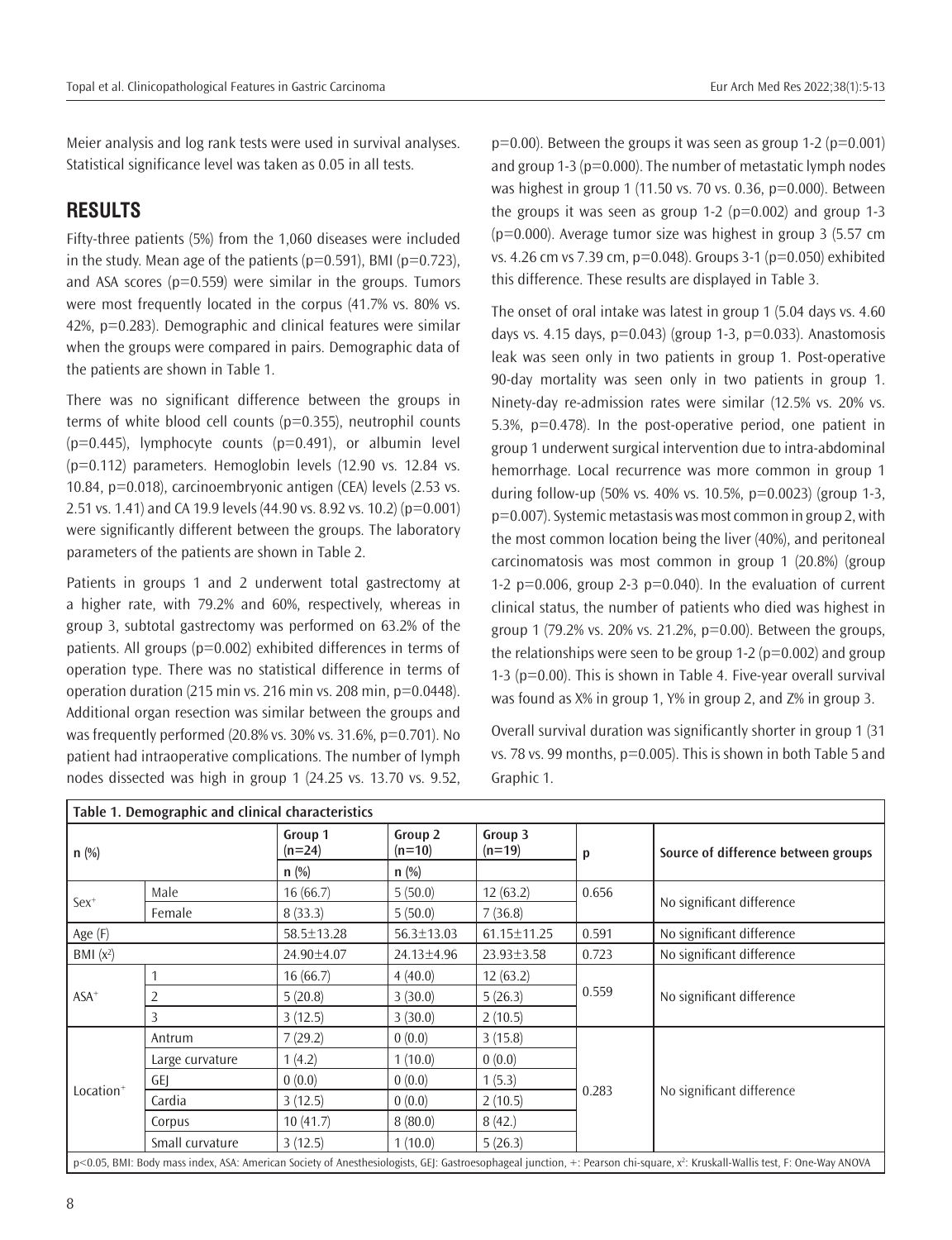| Table 2. Laboratory parameters                                                                                  |                     |                     |                     |       |                                     |  |
|-----------------------------------------------------------------------------------------------------------------|---------------------|---------------------|---------------------|-------|-------------------------------------|--|
|                                                                                                                 | Group 1<br>$(n=24)$ | Group 2<br>$(n=10)$ | Group 3<br>$(n=19)$ | р     | Source of difference between groups |  |
|                                                                                                                 | Mean $\pm$ SD       | Mean $\pm$ SD       | Mean $\pm$ SD       |       |                                     |  |
| $WBC$ (F)                                                                                                       | $8.42 \pm 2.57$     | $7.78 \pm 2.12$     | $9.22 \pm 2.94$     | 0.355 | No significant difference           |  |
| Neutrophil $mm^3(x^2)$                                                                                          | $6.57 \pm 4.34$     | $5.04 \pm 1.70$     | $6.68 \pm 2.97$     | 0.445 | No significant difference           |  |
| Lymphocyte $mm^3(F)$                                                                                            | $1.68 \pm 0.65$     | $1.97 \pm 0.60$     | $1.72 \pm 0.70$     | 0.491 | No significant difference           |  |
| Hgb $gr/dL$ (F)                                                                                                 | $12.90 + 2.71$      | $12.84 \pm 1.57$    | $10.84 \pm 2.36$    | 0.018 | 1-3: $p=0.021$                      |  |
| Albumin $gr/dL(x^2)$                                                                                            | $3.76 \pm 0.75$     | $4.20 + 0.34$       | $3.67 + 0.64$       | 0.112 | No significant difference           |  |
| Pre-op CEA $(x^2)$                                                                                              | $2.53 \pm 1.80$     | $2.51 \pm 1.00$     | $1.41 \pm 1.08$     | 0.036 | 1-3: $p=0.041$                      |  |
| Pre-op CA19-9 $(x^2)$                                                                                           | $44.04 \pm 9.10$    | $8.92 \pm 5.75$     | $10.2 \pm 7.30$     | 0.001 | 1-2: $p=0.010$<br>1-3: $p=0.002$    |  |
| $\alpha$ or $\beta$ is the R independent of the $\alpha$ and the contract of $\beta$ is the contract of $\beta$ |                     |                     |                     |       |                                     |  |

p<0.05, x2 : Kruskall-Wallis test, WBC: White blood cell, F: One-Way ANOVA, SD: Standard deviation, CEA: Carcinoembryonic antigen

| <b>Table 3. Operation details</b>    |                                                                                  |                                                                                                      |                     |                     |       |                                        |
|--------------------------------------|----------------------------------------------------------------------------------|------------------------------------------------------------------------------------------------------|---------------------|---------------------|-------|----------------------------------------|
| $n$ (%)                              |                                                                                  | Group 1<br>$(n=24)$                                                                                  | Group 2<br>$(n=10)$ | Group 3<br>$(n=19)$ | p     | Source of difference<br>between groups |
|                                      |                                                                                  | $n$ (%)                                                                                              | $n$ (%)             |                     |       |                                        |
|                                      | Subtotal                                                                         | 5(20.8)                                                                                              | 4(40.0)             | 12(63.2)            |       |                                        |
| Type of operation <sup>+</sup>       | Total                                                                            | 19 (79.2)                                                                                            | 6(60.0)             | 5(26.3)             | 0.009 | 1-3: $p=0.002$                         |
|                                      | Wedge                                                                            | 0(0.0)                                                                                               | 0(0.0)              | 2(10.5)             |       |                                        |
| Operation duration (minutes) $(x^2)$ |                                                                                  | 215.83±17.54                                                                                         | 216.0±24.47         | 208.42±21.47        | 0.448 | No significant<br>difference           |
| Additional organ                     | N <sub>0</sub>                                                                   | 19 (79.2)                                                                                            | 7(70.0)             | 13(68.4)            | 0.701 | No significant                         |
| resection <sup>+</sup>               | Yes                                                                              | 5(20.8)                                                                                              | 3(30.0)             | 6(31.6)             |       | difference                             |
|                                      | Spleen                                                                           | 2(8.3)                                                                                               | 0(0.0)              | 1(5.3)              | 0.247 | No significant<br>difference           |
|                                      | Distal esophagus                                                                 | 0(0.0)                                                                                               | 0(0.0)              | 2(10.5)             |       |                                        |
|                                      | Duodenum                                                                         | 1(4.2)                                                                                               | 0(0.0)              | 0(0.0)              |       |                                        |
| Additional organ                     | Small intestine                                                                  | 0(0.0)                                                                                               | 0(0.0)              | 1(5.3)              |       |                                        |
| resection <sup>+</sup>               | Colon and liver                                                                  | 0(0.0)                                                                                               | 2(20.0)             | 0(0.0)              |       |                                        |
|                                      | Gallbladder                                                                      | 1(4.2)                                                                                               | 0(0.0)              | 1(5.3)              |       |                                        |
|                                      | Gallbladder and spleen                                                           | 1(4.2)                                                                                               | 1(10.0)             | 1(5.3)              |       |                                        |
|                                      | No                                                                               | 19 (79.2)                                                                                            | 7(70.0)             | 13(68,4)            |       |                                        |
| Intraoperative                       | None                                                                             | 24 (100.0)                                                                                           | 10(100.0)           | 19 (100.0)          | 1.000 | No significant<br>difference           |
| complication <sup>+</sup>            | Present                                                                          | 0(0.0)                                                                                               | 0(0.0)              | 0(0.0)              |       |                                        |
| Total lymph node (F)                 |                                                                                  | $24.25 \pm 8.14$                                                                                     | $13.70 \pm 8.42$    | $9.52 \pm 6.06$     | 0.000 | 1-2: $p=0.001$<br>1-3: $p=0.000$       |
| Metastatic lymph node $(x^2)$        |                                                                                  | 1-2: $p=0.002$<br>$11.50 \pm 10.11$<br>$1.70 \pm 2.83$<br>$0.36 \pm 1.60$<br>0.000<br>1-3: $p=0.000$ |                     |                     |       |                                        |
| Mean tumor size (cm) $(x^2)$         |                                                                                  | $5.57 \pm 2.44$                                                                                      | $4.26 \pm 3.75$     | $7.39 \pm 4.00$     | 0.048 | $3-1$ : $p=0.050$                      |
|                                      | $p$ <0.05, +: Pearson chi-square, $x^2$ : Kruskall-Wallis test, F: One-Way ANOVA |                                                                                                      |                     |                     |       |                                        |

# **DISCUSSION**

Historically, gastric carcinomas have been classified into two histological types through standard hematoxylin and eosin staining. Lauren classified them as "intestinal" type and "diffuse" type, while "differentiated" type and "undifferentiated" type where the classifications presented by Nakamura et al. (19,20). In the WHO histological classifications, gastric cancers are divided into many histological subtypes and subtypes within these subtypes (3,4).

Although the prognosis of resectable gastric cancer clearly depends on the pathological stage of the disease, controversy still surrounds the prognostic value of the histological type. The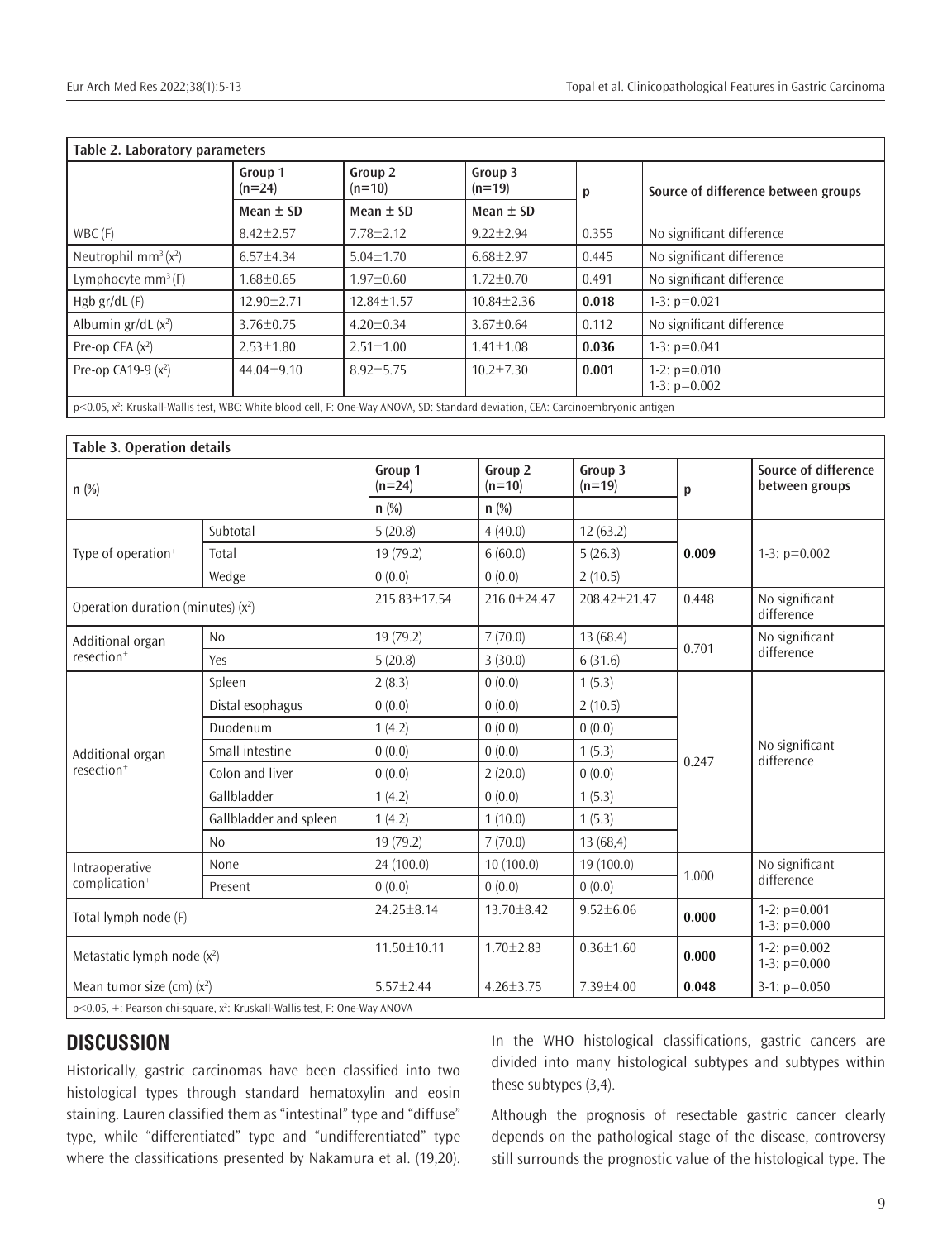| n(%)                                   |                      | Group 1<br>$(n=24)$ | Group <sub>2</sub><br>$(n=10)$ | Group 3<br>$(n=19)$ | p        | Source of<br>difference          |
|----------------------------------------|----------------------|---------------------|--------------------------------|---------------------|----------|----------------------------------|
|                                        |                      | $n$ (%)             | $n$ (%)                        |                     |          | between groups                   |
| Onset of oral intake (day) $(x^2)$     |                      | $5.04 \pm 1.36$     | $4.60 \pm 1.07$                | $4.15 \pm 0.68$     | $0.043*$ | 1-3: $p=0.033$                   |
| Hospitalization duration (day) $(x^2)$ |                      | 11.66±4.92          | $12.20 \pm 3.61$               | 11.78±5.10          | 0.957    | No significant<br>difference     |
|                                        | N <sub>0</sub>       | 22 (91.7)           | 10(100.0)                      | 19(100.0)           |          | No significant<br>difference     |
| Anastomosis leakage <sup>+</sup>       | Yes                  | 2(8.3)              | 0(0.0)                         | 0(0.0)              | 0.285    |                                  |
| Post-op 90-day mortality <sup>+</sup>  | <b>No</b>            | 22 (91.7)           | 10(100.0)                      | 19(100.0)           | 0.285    | No significant<br>difference     |
|                                        | Yes                  | 2(8.3)              | 0(0.0)                         | 0(0.0)              |          |                                  |
| 90-day readmission <sup>+</sup>        | N <sub>0</sub>       | 21(87.5)            | 8(80.0)                        | 18 (94.7)           |          | No significant<br>difference     |
|                                        | Yes                  | 3(12.5)             | 2(20.0)                        | 1(5.3)              | 0.478    |                                  |
|                                        | Ileus                | 0(0.0)              | 1(10.0)                        | 0(0.0)              |          | No significant<br>difference     |
| 90-day readmission <sup>+</sup>        | Oral intake disorder | 2(8.3)              | 1(10.0)                        | 0(0.0)              | 0.352    |                                  |
|                                        | Wound site infection | 1(4.2)              | 0(0.0)                         | 1(5.3)              |          |                                  |
|                                        | N <sub>0</sub>       | 21(87.5)            | 8(80.0)                        | 18 (94.7)           |          |                                  |
| 90-day reoperation <sup>+</sup>        | No                   | 23 (95.8)           | 10(100.0)                      | 19(100.0)           | 0.540    | No significant<br>difference     |
|                                        | Yes                  | 1(4.2)              | 0(0.0)                         | 0(0.0)              |          |                                  |
| Local recurrence <sup>+</sup>          | <b>No</b>            | 12(50.0)            | 6(60.0)                        | 17(89.5)            | 0.023    | 1-3: $p=0.007$                   |
|                                        | Yes                  | 12(50.0)            | 4(40.0)                        | 2(10.5)             |          |                                  |
| Systematic metastasis <sup>+</sup>     | <b>No</b>            | 18 (75.0)           | 6(60.0)                        | 15(78.9)            | 0.534    | No significant<br>difference     |
|                                        | Yes                  | 6(25.0)             | 4(40.0)                        | 4(21.1)             |          |                                  |
|                                        | <b>Brain</b>         | 1(4.2)              | 0(0.0)                         | 1(5.3)              |          | 1-2: $p=0.006$<br>$2-3: p=0.040$ |
|                                        | Liver                | 0(0.0)              | 4(40.0)                        | 0(0.0)              | 0.004    |                                  |
| Systematic metastasis <sup>+</sup>     | Esophagus            | 0(0.0)              | 0(0.0)                         | 1(5.3)              |          |                                  |
|                                        | Peritoneum           | 5(20.8)             | 0(0.0)                         | 2(10.5)             |          |                                  |
|                                        | N <sub>o</sub>       | 18 (75.0)           | 6(60.0)                        | 15(78.9)            |          |                                  |
| Current status <sup>+</sup>            | Ex                   | 19 (79.2)           | 2(20.0)                        | 4(21.1)             | 0.000    | 1-2: $p=0.002$<br>1-3: $p=0.000$ |
|                                        | Alive                | 5(20.8)             | 8(80.0)                        | 15(78.9)            |          |                                  |

\*p<0.05, +: Pearson chi-square, x<sup>2</sup>: Kruskall-Wallis test



**Table 5. Mean survival duration by groups Group Average [mean + SD (minimum-maximum)] p** 1 31.79±8.61 (14.91-48.68) 2 78.05±11.70 (55.11-100.99) **0.005\*** 3 99.86±9.90 (80.44-119.28) \*p<0.05, SD: Standard deviation

histological type appears to be an important clinical parameter for tumors. Additionally, histological type has been proposed as an important factor in evaluating the prognosis of the patient (21). Research on the prognosis of the WHO histological classification is increasingly prevalent. Zu et al. (22) highlighted significant differences in clinical and tumor characteristics of different histological subtypes of advanced gastric cancer.

**Graphic 1.** Overall survival in terms of the histologic type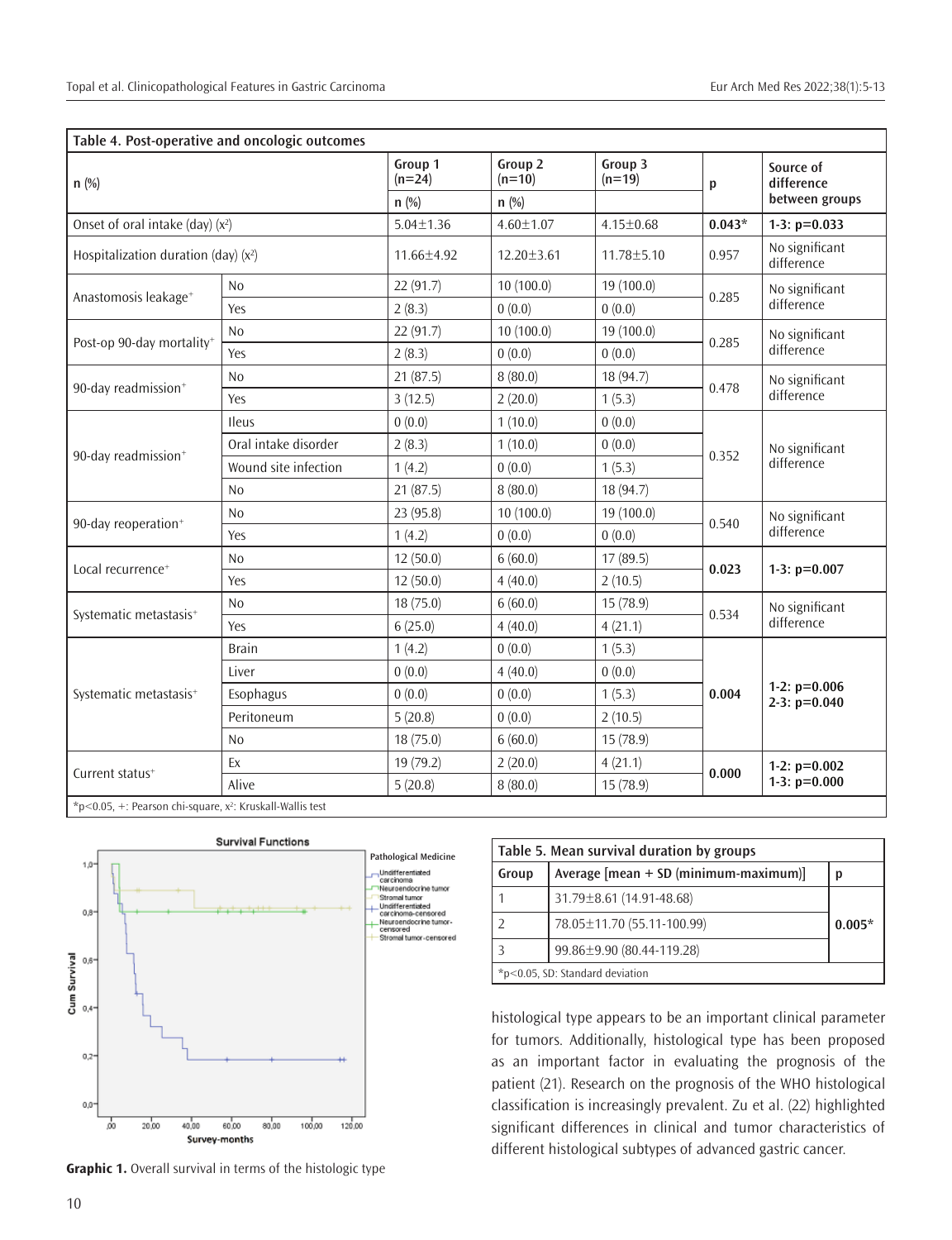Tumor markers are often used to determine the prognosis of cancer patients after radical surgery, but the role of tumor markers in stomach cancer is still controversial. Since high-serum tumor markers are often associated with tumor progression, most of the previous reports have found pre-operative high serum markers to be significantly associated with long-term poor patient survival (23,24). The relationship between serum tumor marker levels and tumor histology is also controversial. In a study by Mattar et al. (25) no correlation was found between serum tumor marker levels and the histology of the tumor. The study of Ishigami et al. (26) displayed the lowest positivity rate of tumor markers in patients with undifferentiated tumors, when they grouped patients as "differentiated" and "undifferentiated". In our series, CEA levels were higher in undifferentiated carcinoma, and oncological results were worse in this group.

Stromal tumors are slow-progressing tumors by nature and may not cause symptoms until they reach large sizes. Large tumors can often cause gastrointestinal bleeding (8). Neuroendocrine tumors are tumors that show the hormonal activity and show these activities even with a small tumor diameter. Considering the increasing rates of endoscopy, they can be detected even in small tumor sizes (8). We linked the difference in tumor diameters in our study to these tumors. With stromal tumors, low hemoglobin was noted due to the frequent gastrointestinal bleeding they cause.

The lymphatic metastasis rates of stromal tumors are low. They spread hematogenously and through adjacency. Therefore, lymphadenectomy is not routinely recommended (8). In contrast, differentiated tumors frequently exhibit lymph node metastasis and are aggressive by nature (6). Regarding lymphadenectomy for neuroendocrine tumors, it is recommended if there is extra gastric involvement or poor prognostic factors (as with type 3 gastric neuroendocrine tumors) (7). In our series, we decided on the width of lymphadenectomy by considering recommendations from the literature. Similar to findings in the literature, lymph node positivity was low in stromal tumors. In contrast, undifferentiated tumors showed a high rate of lymph node involvement.

Despite the recent decrease in the incidence of anastomosis leakage due to the increased awareness of surgical techniques, risk factors, and treatment options, it remains the most feared complication and is reported in the literature to range from 2.1% to 14.6% (27). Risk factors previously reported include the patient's tumor characteristics and intraoperative factors (28,29). In our series, anastomosis leakage developed in two patients in the undifferentiated group, and tumor types were not associated with this.

Following surgery, reoperation is associated with morbidity, mortality, and increased health-care system costs, and is a potentially sensitive surgical quality marker (30,31). The patient's re-admission after discharge from the hospital disrupts the predicted course of post-operative recovery and is a concern for the patient and their family. Additionally, it increases costs, causes labor loss and hinders the effective usage of hospital beds. Unplanned re-applications and re-operations may lead to delays in chemotherapy programs and oncological outcomes. Therefore, it is important to uncover the related factors. The need for unplanned re-operation after surgery generally manages some rare, serious, or life-threatening post-operative complications, following gastrectomy, and has rarely been reported. In the literature, many parameters related to the patient, surgical method, and tumor have been evaluated for post-operative mortality, re-operation, and re-admission (23-34). Yalav and Topal (34) found the adenocarcinoma histology as a risk factor for post-operative mortality in their study investigating the relationship between tumor histology and post-operative mortality.

In our series, tumor histology was not directly related to surgical quality. As expected, our most common reasons for application after discharge were wound problems and impaired oral food intake. There were two patients who developed post-operative mortality. The cause of mortality had cardiac origin in one patient and sepsis, due to anastomosis leak, in the other.

In the literature, studies on undifferentiated gastric carcinoma are in the form of case series, and there are no broad-based studies. In the series of Endo et al. (6) tumors were detected at an advanced stage and followed an aggressive course. Average survival were between three and seven months. Similar to other cases in the literature, these cases were associated with lower survival and an increased risk of metastasis (35,36). In our series, local recurrence was detected in half of the patients in undifferentiated carcinoma. Peritoneal carcinomatosis developed in five of our patients, and 80% of these patients died during their follow-up. Mean survival was very low in this group compared with other groups. Undifferentiated tumors were more aggressive than other histological subtypes.

#### **Study Limitations**

The most significant limitation of our study was that it was retrospective and the number of patients was low. Considering the low incidence of these tumors, and the limited number of studies in the literature on the comparison of results relating to them, we believe that our study contributes to the body of research.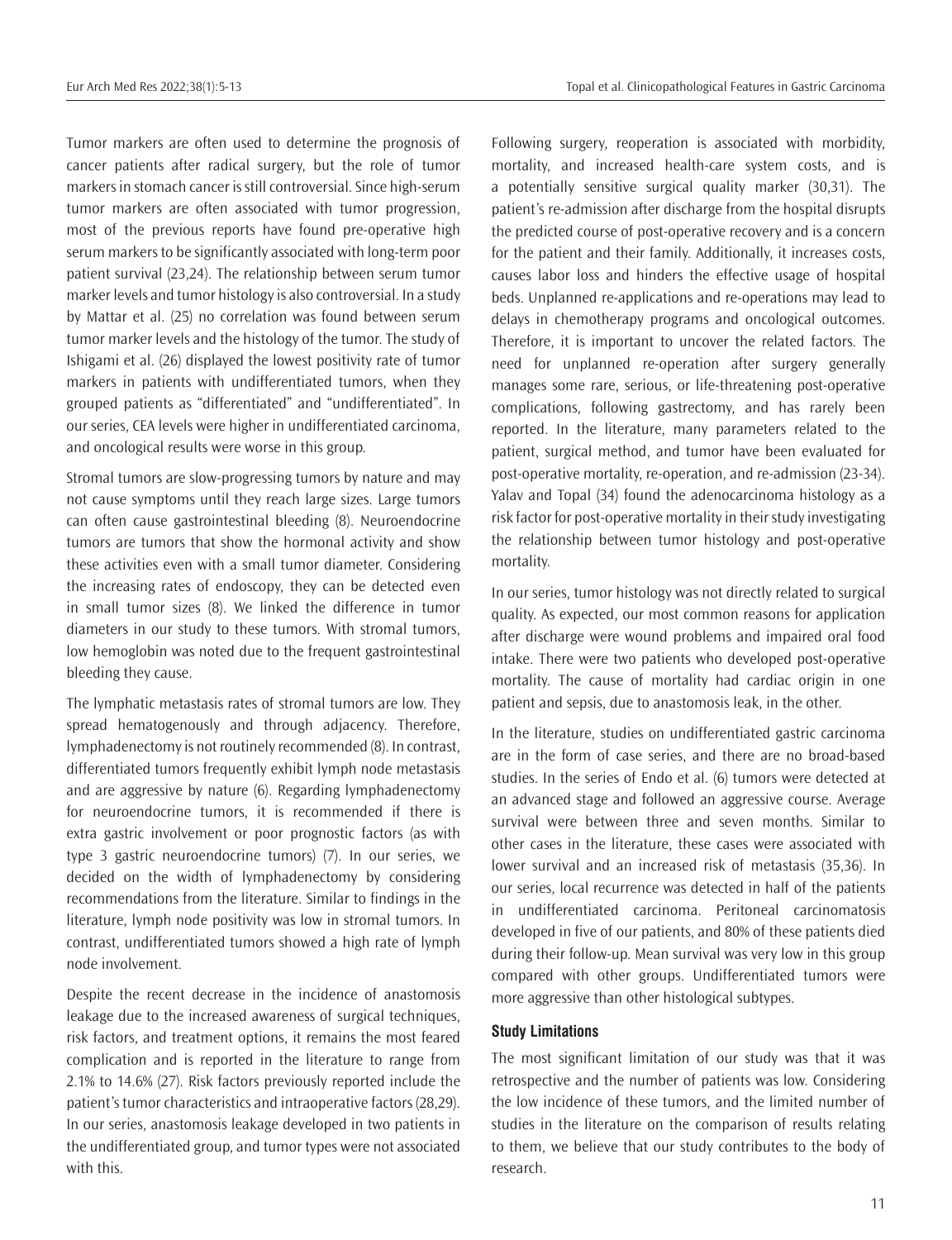# **CONCLUSION**

While demographic and clinical features and operation results were not affected by tumor type, oncological results (overall survival, systematic metastasis, and local recurrence) were generally closely related to tumor type. A multidisciplinary approach that includes endoscopist, pathologist, radiologist, medical oncologist, and surgical team is required for optimal management of stomach cancer. The prognosis of patients cannot be considered independent of the histological type of tumor. Identification of tumors with aggressive biological characteristics will guide us in the management of patients. Even if the demographic, clinical, and surgical quality results of the cases were similar, the tumor histological type directly related to patient prognosis.

#### **Ethics**

**Ethics Committee Approval:** Approval was obtained with the decision of Erciyes University Faculty of Medicine Ethics Committee dated 10.06.2020 and numbered 2020/270.

**Informed Consent:** Retrospective study.

**Peer-review:** Externally and internally peer-reviewed.

#### **Authorship Contributions**

Surgical and Medical Practices: U.T., F.D., E.M.S., M.A., Ş.Y.İ., M.G., K.D., Concept: U.T., F.D., E.M.S., M.A., M.G., K.D., Design: U.T., F.D., E.M.S., M.A., M.G., K.D., Data Collection or Processing: M.A., Ş.Y.İ., K.D., Analysis or Interpretation: F.D., E.M.S., Literature Search: U.T., F.D., Ş.Y.İ., Writing: U.T., F.D., M.A.

**Conflict of Interest:** No conflict of interest was declared by the authors.

**Financial Disclosure:** The authors declared that this study received no financial support.

# **REFERENCES**

- 1. Jemal A, Bray F, Center MM, Ferlay J, Ward E, Forman D. Global cancer statistics. CA Cancer J Clin 2011;61:69-90. Erratum in: CA Cancer J Clin 2011;61:134.
- 2. 2-Türkiye'de Kanser istatistikleri. Available at: https://hsgm.saglik.gov.tr/ depo/birimler/kanser-db/istatistik/Turkiye\_Kanser\_Istatistikleri\_2015. pdf acces date 15.04.2020
- 3. Lauwers GY, Carneiro F, Graham DY, Curado MP. Gastric Carcinoma. In: Bosman FT, Carneiro F, Hruban RH, Theise ND, eds. WHO Classification of Tumours of the Digestive System. IARC, Lyon; 2010.p.48-58.
- 4. Nagtegaal ID, Odze RD, Klimstra D, Paradis V, Rugge M, Schirmacher P, et al. The 2019 WHO classification of tumours of the digestive system. Histopathology 2020;76:182-8.
- 5. Japanese Gastric Cancer Association. Japanese classification of gastric carcinoma: 3rd English edition. Gastric Cancer 2011;14:101-12.
- 6. Endo S, Nishikawa K, Yamada T, Nakagawa T, Fushimi H, Chihara T, et al. Our experience of treating undifferentiated gastric carcinoma: report of four cases. Surg Today 2015;45:235-40.
- 7. Corey B, Chen H. Neuroendocrine tumors of the stomach. Surg Clin North Am 2017;97:333-43.
- 8. Gupta SK, Rateria N. Gastrointestinal stromal tumors (GIST): an overview. Indian J Surg 2020;83:647-53.
- 9. Yalav O, Topal U, Unal AG. Clinical value of neutrophil/lymphocyte ratio in predicting postoperative complications, lymph node positivity and prognosis in gastric cancer patients who underwent curative surgical resection. Ann Med Res 2019;26:2513-9.
- 10. Iwatsuki M, Yamamoto H, Miyata H, Kakeji Y, Yoshida K, Konno H, et al. Effect of hospital and surgeon volume on postoperative outcomes after distal gastrectomy for gastric cancer based on data from 145,523 Japanese patients collected from a nationwide web-based data entry system. Gastric Cancer 2019;22:190-201.
- 11. Claassen YHM, van Amelsfoort RM, Hartgrink HH, Dikken JL, de Steur WO, van Sandick JW, et al. Effect of hospital volume with respect to performing gastric cancer resection on recurrence and survival: results from the CRITICS trial. Ann Surg 2019;270:1096-102.
- 12. Orman S, Cayci HM. Gastric cancer: factors affecting survival. Acta Chir Belg 2019;119:24-30.
- 13. Lee HJ, Hyung WJ, Yang HK, Han SU, Park YK, An JY, et al. Short-term outcomes of a multicenter randomized controlled trial comparing laparoscopic distal gastrectomy with D2 lymphadenectomy to open distal gastrectomy for locally advanced gastric cancer (KLASS-02-RCT). Ann Surg 2019;270:983-91.
- 14. Zheng HC, Zheng YS, Xia P, Xu XY, Xing YN, Takahashi H, et al. The pathobiological behaviors and prognosis associated with Japanese gastric adenocarcinomas of pure WHO histological subtypes. Histol Histopathol 2010;25:445-52.
- 15. Su JS, Chen YT, Wang RC, Wu CY, Lee SW, Lee TY. Clinicopathological characteristics in the differential diagnosis of hepatoid adenocarcinoma: a literature review. World J Gastroenterol 2013;19:321-7.
- 16. Berlth F, Bollschweiler E, Drebber U, Hoelscher AH, Moenig S. Pathohistological classification systems in gastric cancer: diagnostic relevance and prognostic value. World J Gastroenterol 2014;20:5679-84.
- 17. Hamilton SR, Aaltonen LA. Pathology and genetics of tumours of the digestive system b2000 (volume 2). Lyon: IARC press.
- 18. Horan TC, Gaynes RP, Martone WJ, Jarvis WR, Emori TG. CDC definitions of nosocomial surgical site infections, 1992: a modification of CDC definitions of surgical wound infections. Infect Control Hosp Epidemiol 1992;13:606-8.
- 19. Lauren P. The two histological main types of gastric carcinoma: diffuse and so-called intestinal-type carcinoma. Acta Pathol Microbiol Scand 1965;64:31-49.
- 20. Nakamura K, Sugano H, Takagi K. Carcinoma of the stomach in incipient phase: its histogenesis and histological appearances. Gan 1968;59:251- 8.
- 21. Park JM, Jang YJ, Kim JH, Park SS, Park SH, Kim SJ, et al. Gastric cancer histology: clinicopathologic characteristics and prognostic value. J Surg Oncol 2008;98:520-5.
- 22. Zu H, Wang H, Li C, Xue Y. Clinicopathologic characteristics and prognostic value of various histological types in advanced gastric cancer. Int J Clin Exp Pathol 2014;7:5692-700.
- 23. Huang ZB, Zhou X, Xu J, Du YP, Zhu W, Wang J, et al. Prognostic value of preoperative serum tumor markers in gastric cancer. World J Clin Oncol 2014;5:170-6.